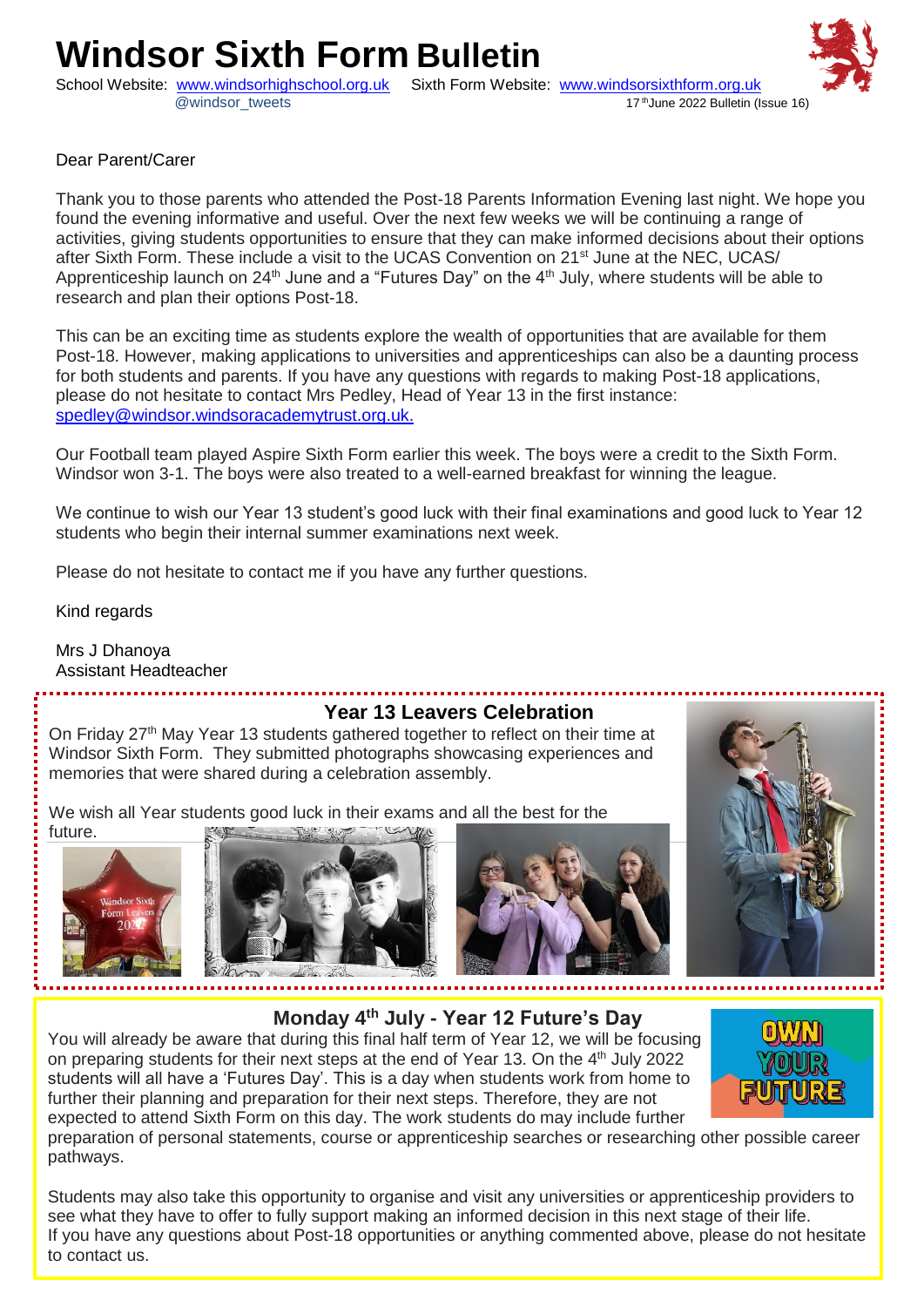#### **Year 12 Summer Examinations**

Year 12 summer examinations start on Monday 20<sup>th</sup> June and will be running for two weeks. Graphics and Art have already taken place this week. These are a great opportunity for staff and students alike to get a clear idea of their understanding of the subjects and any areas they may need to focus on as we head into Year 13. Students are expected to attend all timetabled lessons when they are not in an exam. I have attached a copy of the timetable for your information to the bulletin.

We wish all of Year 12 good luck with their exams.

# **University of Lincoln Open Days**

**Friday 8th July, Saturday 9th July, Saturday 17th September, Sunday 9th October, Saturday 22nd October, Wednesday 16th November (Virtual Open Evening), Saturday 19th November , Wednesday 7th December**

Join us at an Open Day will help you gather all the information you need to help you decide what and where you would like to study. You will have the opportunity to explore our range of undergraduate programmes by chatting with our passionate course tutors and current students, tour our range of facilities and learning spaces, and view our modern, purpose-built accommodation to help you find your new home from home. [Book you place](https://www.lincoln.ac.uk/studywithus/opendaysandvisits/undergraduateopendays/)

#### **Travelling to Lincoln**

Our Brayford Pool Campus is conveniently located just a few minutes' walk from Lincoln Central Railway Station and Transport Hub, and there are a number of public car parks within easy reach.

The University of Lincoln has partnered with LNER to offer discounted train tickets to students and their families travelling to attend a University of Lincoln Open Day. We also offer a parking discount if you are travelling by car. For full details of the discounts available, please [visit our website.](https://www.lincoln.ac.uk/studywithus/opendaysandvisits/undergraduateopendays/offers/)

If you're planning to stay overnight in Lincoln, you can find hotels, restaurants, and other useful information on the [Visit Lincoln](https://www.visitlincoln.com/) website.

**Aspire by upReach**

#### **Which path will you take after sixth form?** Join our free careers and further education webinars to explore your options: 21<sup>st</sup> June Alternatives to University 28<sup>th</sup> June Applying to University 5<sup>th</sup> July Writing a Great Personal Statement 12<sup>th</sup> July Writing a Great CV [Register now:](https://aspire.upreach.org.uk/live-webinars/) **Explore Your Next Steps After Sixth Form**  $\triangleright$  Apprenticeships

- $\triangleright$  Degree Apprenticeships
- School Leaver Programmes
- $\triangleright$  University
- $\triangleright$  Student finance and budgeting
- Writing a CV and cover letter
- $\triangleright$  Acing a job interview
- Gap years
- $\triangleright$  Career pathways

<https://aspire.upreach.org.uk/>





**Information, advice and** inspiration to help you achieve beyond your dreams





Get your ticket for free when you visit an Open Day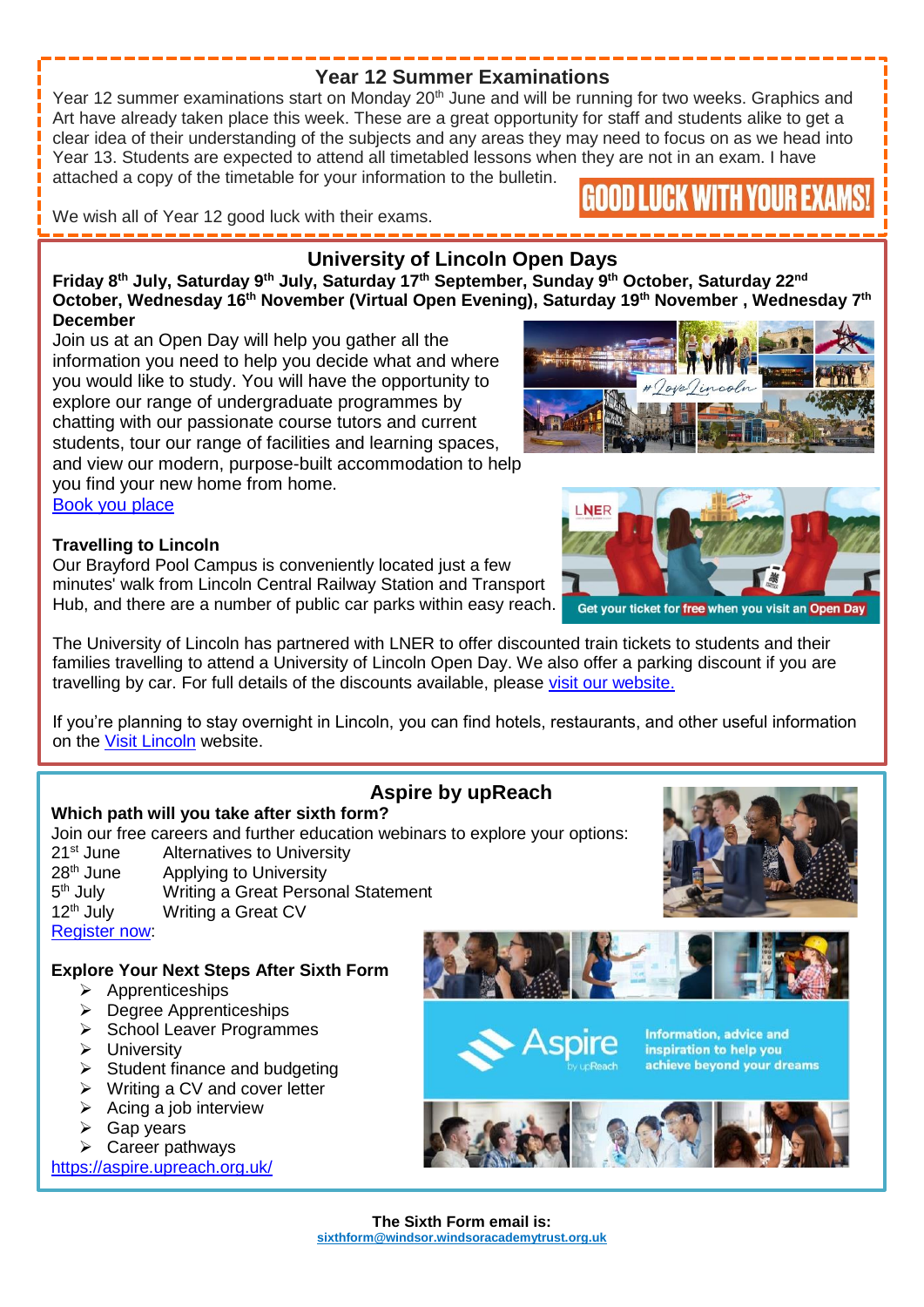#### **Aberystwyth University - Upcoming Criminology Virtual Tutorials Criminology/ Law: The Forgotten Victims of Crime**, **Wednesday 29th June**

In this live interactive Criminology/Psychology tutorial, we will be joined by Dr Bethan Poyser, a leading academic from the Department of Law and Criminology at Aberystwyth University, who will explore The Forgotten Victims of Crime**.**

Booking and further information on session content and pre-reading can be found [here](https://www.channeltalent.co.uk/event/criminology-law-the-forgotten-victims-of-crime-university-tutorial-with-dr-bethan-poyser-from-aberystwyth-university/)

#### **Criminology/ Psychology: Psychology of Terrorism, Thursday 7 th July**

In this live interactive Criminology/Psychology tutorial, we will be joined by Jen Phipps, a leading academic from the Department of Law & Criminology at Aberystwyth University, who will explore Psychology of Terrorism**.**

Booking and further information on session content and pre-reading can be found [here](https://www.channeltalent.co.uk/event/criminology-psychology-psychology-of-terrorism-university-tutorial-with-jen-phipps-from-aberystwyth-university/)

# **What's coming up this half term!**

**'Day in the life' webinars, 20th -23rd June** These sessions will give students an insight into what it's really like to work in different industries.

The live and interactive webinars will feature apprentices and future talent specialists from some of the biggest employers in the world, including:

- $\triangleright$  The British Army and Navy
- $\triangleright$  The NHS
- > HSBC, PwC, KPMG, and Accenture
- $\triangleright$  British Airways and Jet2
- $\triangleright$  The BBC

#### > [Find out more](https://email.unifrog.org/t/r-l-tyikdlik-birjklkhrl-j/)

#### **Applications masterclasses, 13th -29th June**

We are running a series of webinars to support students to create outstanding university applications.

- $\triangleright$  How to ace your Personal Statement
- $\triangleright$  Meet the Russell Group
- $\triangleright$  Applying to Oxbridge

#### > [Find out more](https://email.unifrog.org/t/r-l-tyikdlik-birjklkhrl-d/)



**Tuesday 5th July** - **Useful Support for Admissions Tests - What and When?**

#### [4pm](https://thesuttontrust.cmail20.com/t/j-l-vbjidd-djdjqludd-d/) and [6pm](https://thesuttontrust.cmail20.com/t/j-l-vbjidd-djdjqludd-h/)

You can sign up for this webinar using the links above and can find out more on our [website.](https://thesuttontrust.cmail20.com/t/j-l-vbjidd-djdjqludd-k/)

With exams already in full swing and results day not far behind, we know this is a busy and stression unre for students. To help Year 13 students prepare for results day we have made the below resources available: [Results day advice student booklet](https://thesuttontrust.cmail20.com/t/j-l-vbjidd-djdjqludd-u/)

# **Extra-curricular Activities and Clubs** We provide an extensive range of extra-curricular and enrichment activities for students. These activities enable students to follow their interests, develop their personal skills, contribute to school life and prepare them for their next step. [View calendar](https://www.windsorhighschool.org.uk/school-life/extra-curricular-activities/extra-curricular-activities-and-clubs/)









channel talent